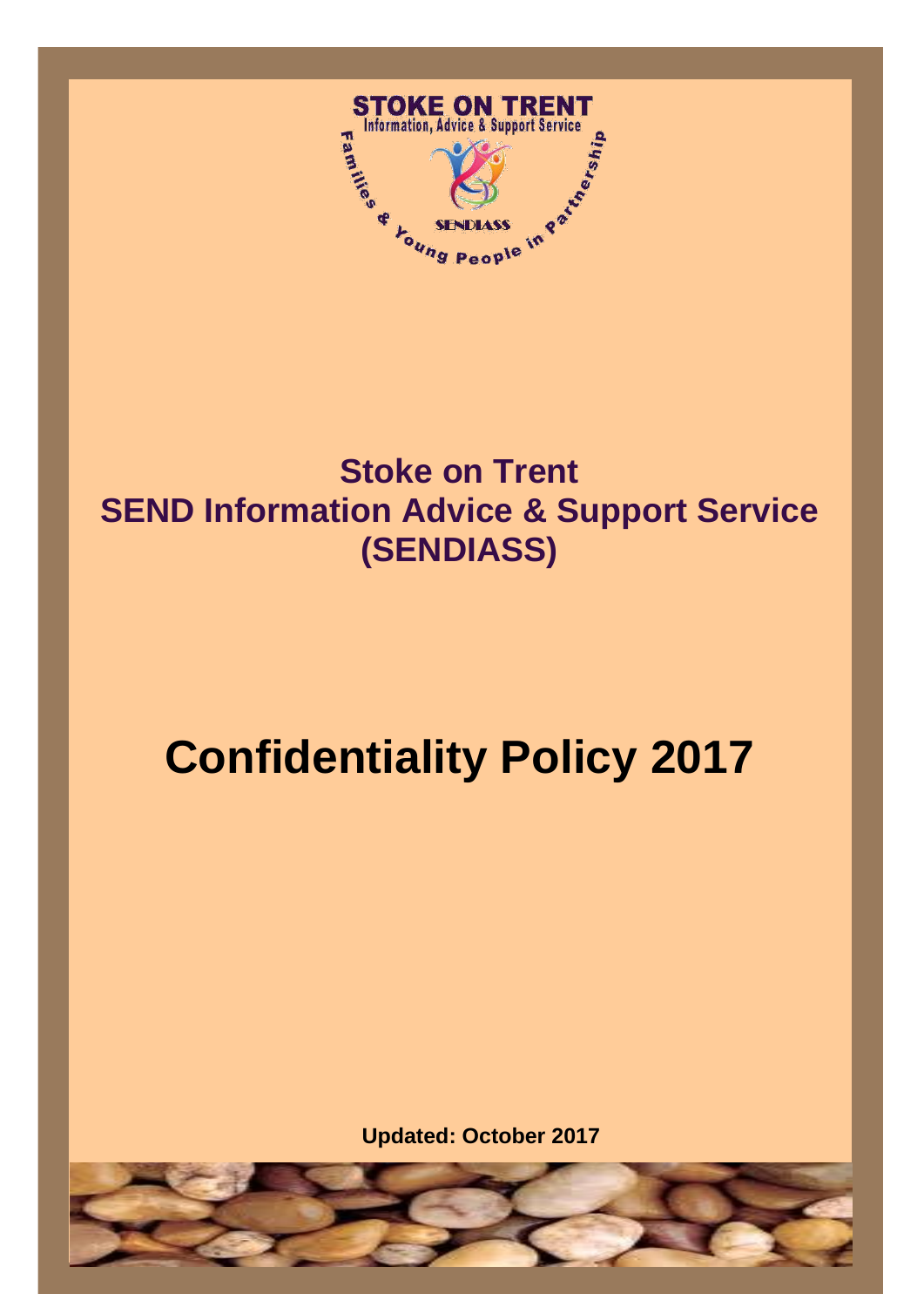#### **Introduction**

Stoke-on-Trent SEND Information, Advice & Support Service (SENDIASS) is a statutory service offering free impartial, accurate information, advice and support for parents/carers, children and young people on special educational needs and disability (SEND) procedures as set out in SEND Legislation and the SEND Code of Practice 0 to 25 years (2015), so that parents/carers, children and young people can make informed decisions around special educational needs & disability.

# **Confidentiality Statement**

The SENDIASS commitment to ensuring the confidence of parents/carers, children and young people in their services is fostered through an explicit policy on confidentiality.

**The handling of information that parents/carers, children and young people provide complies with the requirements of the Data Protection Act and is not shared with anyone outside of SENDIASS unless they have given permission for it to be shared or there are strong public interest concerns, i.e. child protection (see breaches of confidentiality).**

# **Definition of Confidentiality**

The SENDIASS understands confidentiality to mean that no information regarding a service user shall be given directly or indirectly to a third party which is external to SENDIASS, without the service user's prior express consent to disclose such information.

The SENDIASS recognises that all parents/carers, children and young people should be able to access their services in confidence and that no other person should ever know that they have used them. The SENDIASS recognise that information may be indirectly given out through staff discussing cases. The SENDIASS will not confirm any person's use of the service without obtaining their consent.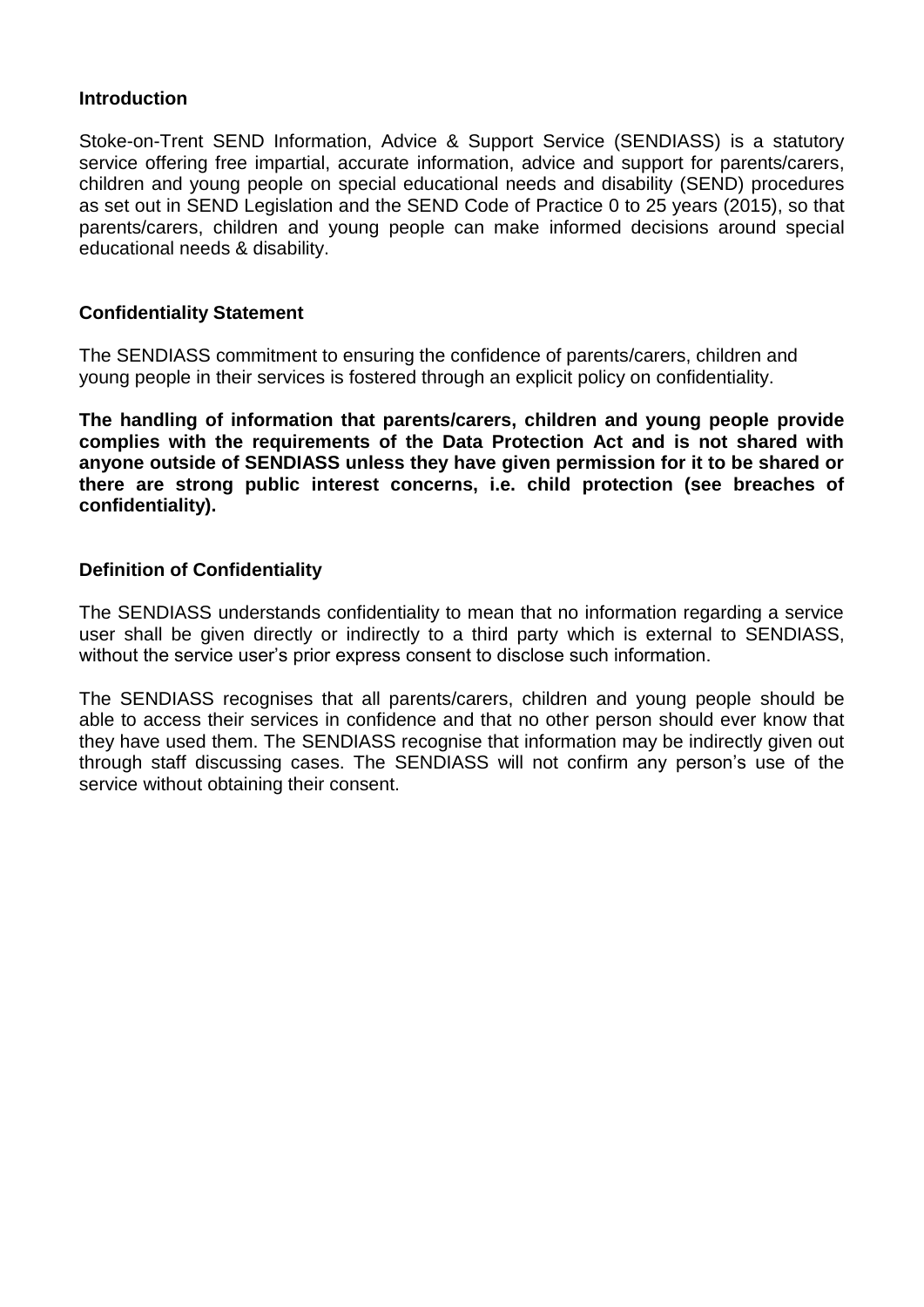# **Use of Data**

The SENDIASS maintain an electronic recording system (Database) that is password protected, accessed only by SENDIASS staff, volunteers and Independent Supporters (IS) to enable them to monitor take-up of the service, to identify any policy issues and provide usage statistics (in an anonymous form) to third parties. It is the responsibility of all staff to ensure that all statistical records given to third parties are produced in anonymous form, so that individuals cannot be recognised.

Paper files containing information about service users are kept in locked cabinets accessed only by SENDIASS staff, volunteers and Independent Supporters.

From time to time, notes are taken by SENDIASS staff and Independent Supporters out of the SENDIASS office. SENDIASS staff and Independent Supporters must ensure these notes are kept safe and out of sight of any third party and shredded on return.

Service users will be informed that they have a right to see any information held on them or their child.

#### **Referral Forms**

It is normal practice to ask service users for their name and address as well as other personal information relevant to them and/or their child, i.e. date of birth, school, ethnicity, needs etc. It is the responsibility of all staff to ensure their referral forms are kept safely and out of sight of any third party.

The details written on the referral forms are entered onto the database and a hard copy is kept in the service user's paper file.

When information about service users is provided by a third party, i.e. other parents, practitioners and schools, SENDIASS staff, volunteers and Independent Supporters must confirm with the third party that they have the service user's consent to disclose such information.

#### **Expressed Consent to Give Information or Make Contact**

SENDIASS staff, volunteers and Independent Supporters must not take action on behalf of a parent/carer, child or young person or make contact with a third party without their express consent.

The SENDIASS consider it acceptable to contact service users on their home and mobile telephones but should check with them if it is acceptable to call them at work. SENDIASS staff, volunteers and Independent Supporters should also check if it is acceptable to leave messages on answer phones and with work colleagues.

When sending information to service users by post, care must be taken to establish the correct mailing address, including full postcode.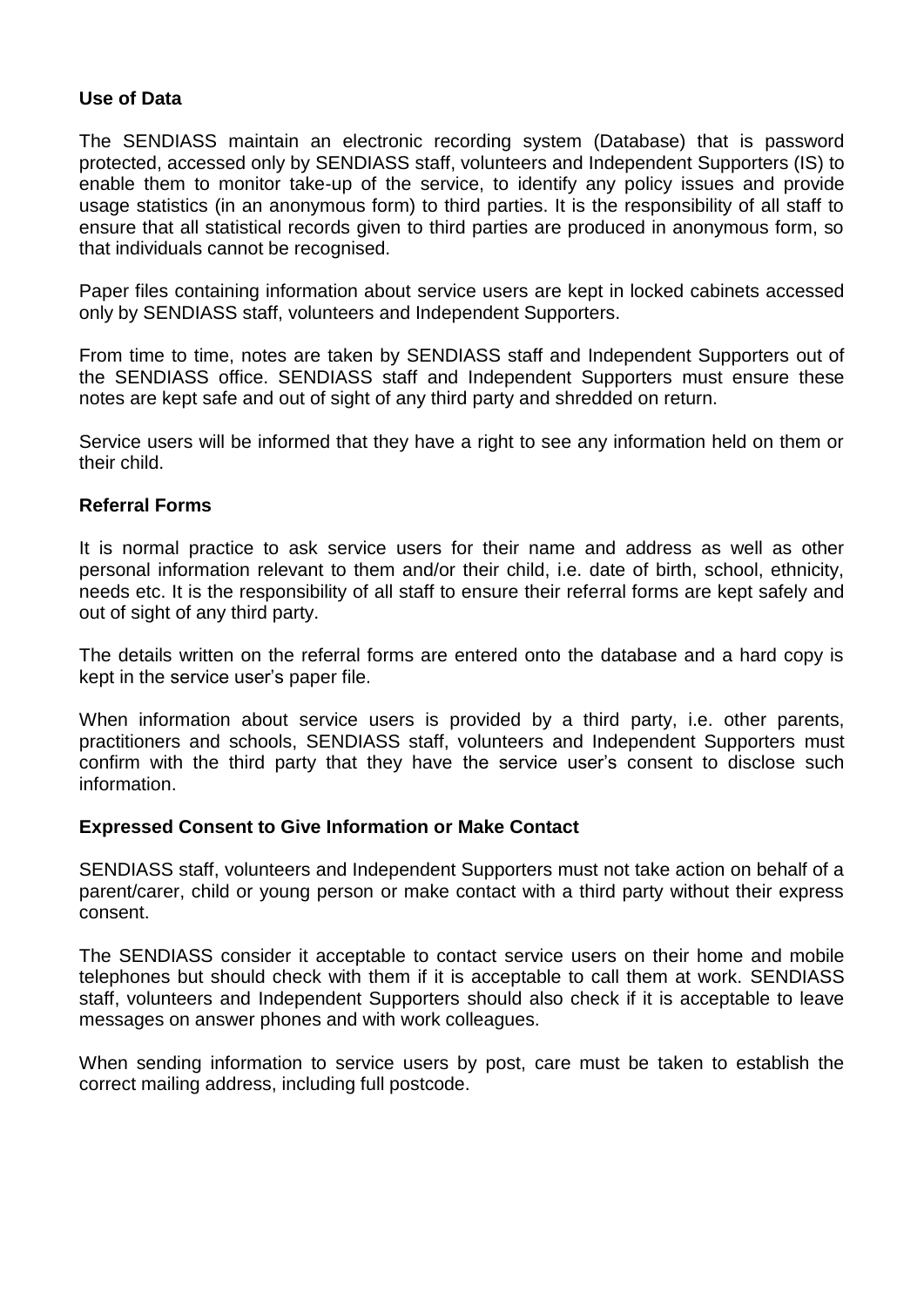# **Breaches of Confidentiality**

The SENDIASS recognise that exceptional circumstances may arise in which a breach of confidentiality must be considered. These exceptions are as follows:

- Information is shared that raises concerns about a person's safety.
- Information held by SENDIASS or IS which, if disclosed, may prevent a crime, or assist in the detection of a crime.
- Information held by SENDIASS or IS which must be legally disclosed.

Circumstances in which service users, or a third party, may be at risk include the following:

- The person discloses that they (or their child) have been abused.
- The person describes a situation which raises concerns about the safety of a child or vulnerable adult.
- The person is in immediate danger, e.g. suicide.

In any of these situations SENDIASS staff, volunteers and Independent Supporters must consult the Service Lead. A decision whether or not to breach confidentiality should then be made. If a decision is made to contact services for help, e.g. police, social care etc. service users should be contacted, if possible and appropriate, and informed of the decision.

If SENDIASS staff, volunteers and Independent Supporters receive information relating to a criminal offence, they should inform their Service Lead as soon as possible, who will then make a decision on whether or not to contact the police.

SENDIASS and IS will disclose information where legally required to do so.

Although such a situation is unlikely to occur in the world of SENDIASS or IS, under the Prevention of Terrorism Act 1989, it is an offence to withhold information relating to acts of terrorism. The Police and Criminal Evidence Act 1984 allows the police to make an application to a judge for a Production Order; it is an offence not to produce the documents referred to in the order.

In any situation where a breach of confidentiality is being considered, the situation must be recorded on the case notes as soon as possible.

# **Ensuring the Effectiveness of the Policy**

Parents/carers, children or young people will be consulted on its contents at time of referral. Staff will record on case notes that a copy has been given. The policy will be shared with Local Authorities, education settings and other relevant agencies.

All SENDIASS staff, volunteers and Independent Supporters will receive a copy of the Confidentiality Policy. Existing and new staff and volunteers will be introduced to the Confidentiality Policy via induction and training. The policy will be reviewed annually by the Steering Group and amendments agreed.